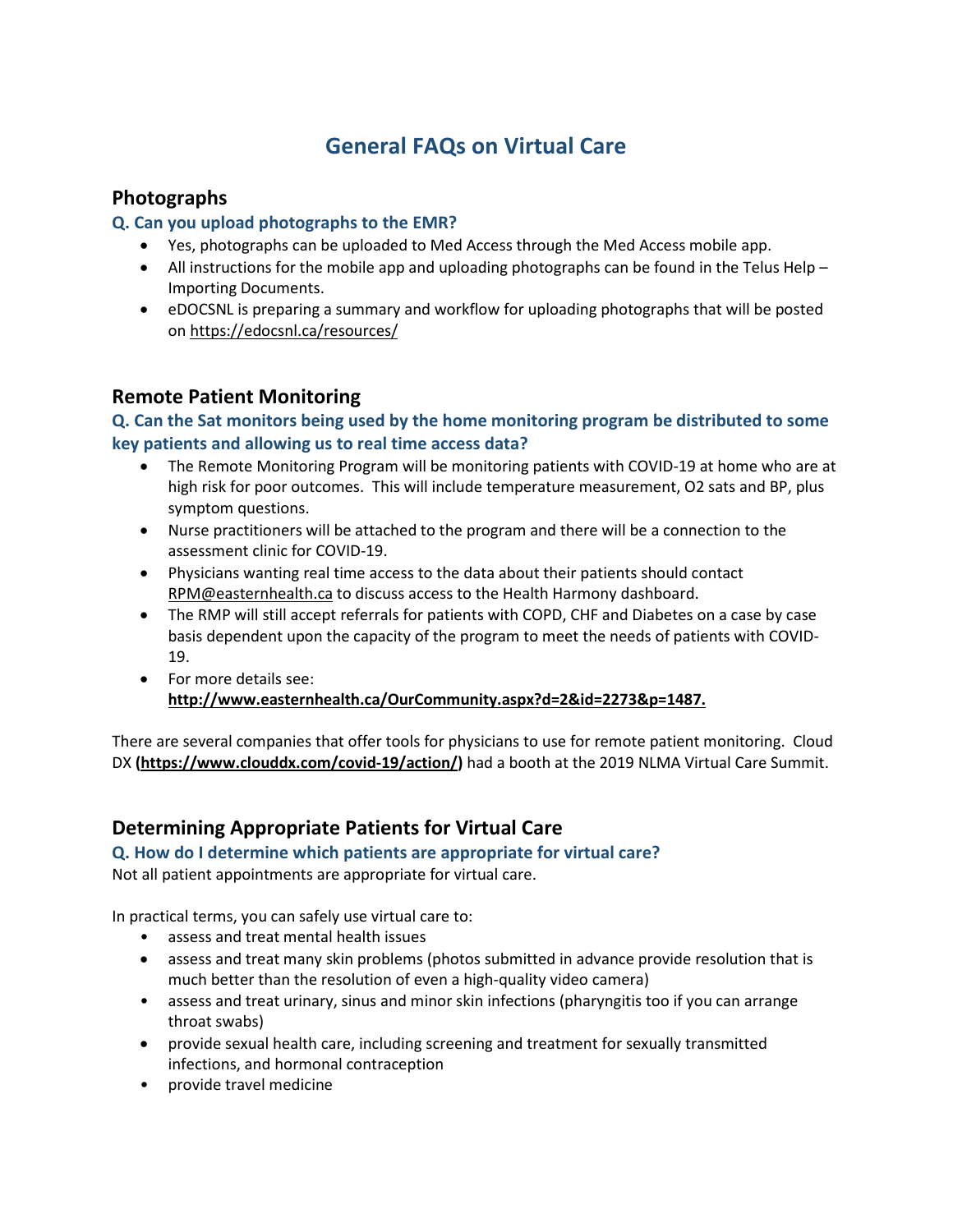- assess and treat conditions monitored with home devices and/or lab tests (e.g., hypertension, lipid
- management, thyroid conditions and some diabetes care; in-person consultations will still be needed for some exam elements)
- review lab, imaging and specialist reports
- conduct any other assessments that do not require palpation or auscultation

In contrast, the problems that are currently not amenable to virtual care include any new and significant emergency symptoms such as chest pain, shortness of breath and loss of neurologic function. They also include:

- ear pain, cough, abdominal/gastrointestinal symptoms, musculoskeletal injuries or conditions, most neurological
- symptoms and congestive heart failure.

This is the list of the most common types of appointments that are suitable for virtual care:

- Allergies
- Arthritic Pain
- Asthma
- Bronchitis
- Colds and Flu
- Diarrhea
- Infections
- Insect Bites
- Pharyngitis
- Conjunctivitis
- Rashes
- Respiratory Infections
- Sinusitis
- Skin Inflammations
- Cellulitis
- Sore Throats
- Sprains & Strains
- Bladder Infections
- UTIs
- Sports Injuries
- Vomiting

#### **Q. Can a physical exam be done remotely?**

It is not possible to conduct a full physical exam using a telephone or video visit. Asking a patient questions may eliminate the need to do a full exam. Professional judgment is required in these interactions.

- Use virtual care tools to avoid unnecessary trips to the office
- Manage chronic disease
- Managing other acute illness that may not require a physical exam